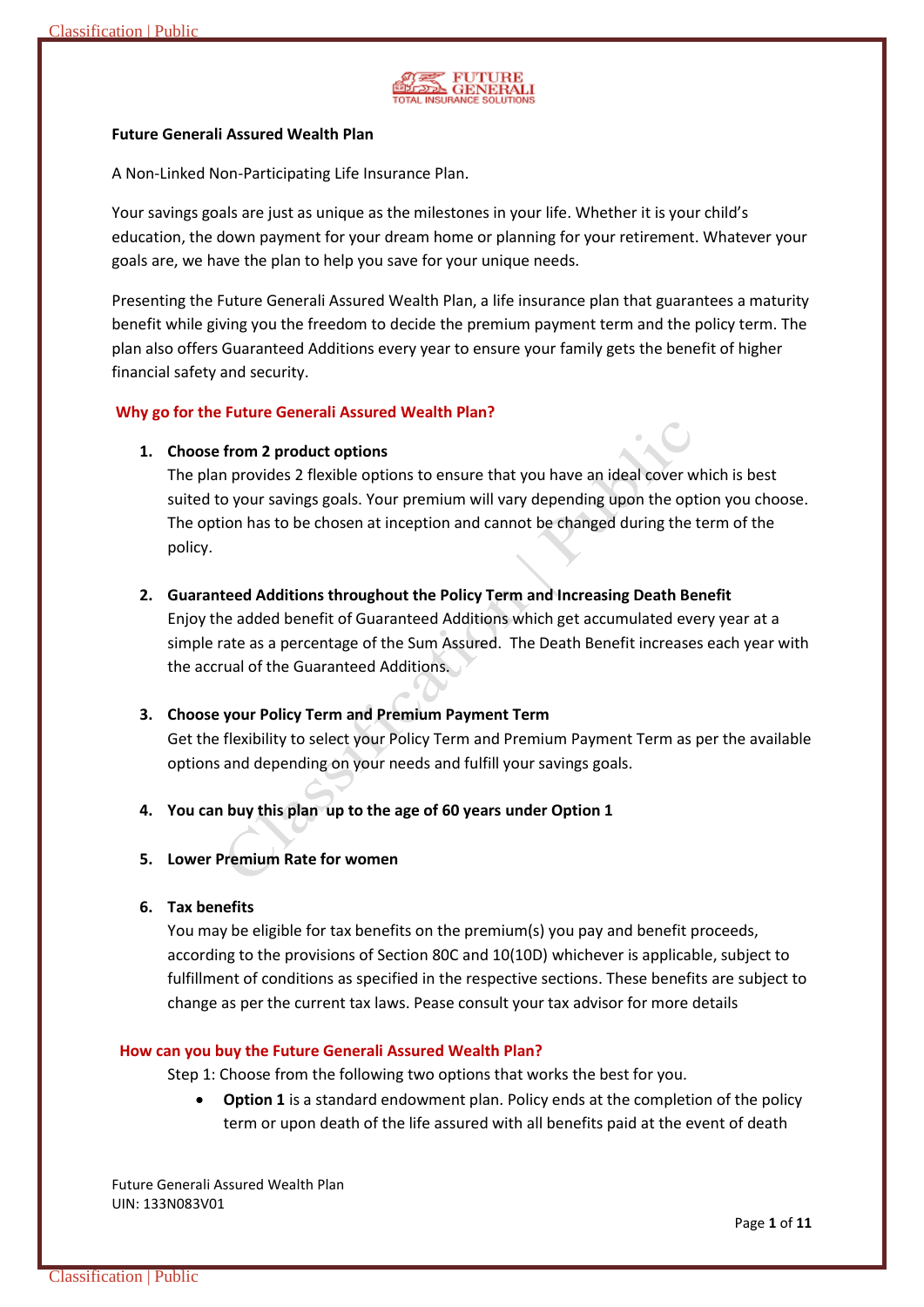

 **Option 2** Policy continues even after death of the Life Assured till end of Policy Term with no further premiums to be paid, after the death of the life assured

Step 2: Now that you have chosen your option, decide on the following:

- The amount of insurance cover or the Sum Assured
- The duration of cover or the Policy Term
- The duration of premium payment or the Premium Payment Term

Step 3: Calculate your premium, fill the application form and complete documentation process.

Step 4: Finally pay your premium amount and head towards a financially secure future.

| <b>Parameter</b>                          |                                                                      | <b>Criterion</b>       |                                            |                    |                      |  |
|-------------------------------------------|----------------------------------------------------------------------|------------------------|--------------------------------------------|--------------------|----------------------|--|
| <b>Entry Age</b><br>(As on last Birthday) |                                                                      |                        | Option 1                                   |                    | Option 2             |  |
|                                           | <b>Minimum</b>                                                       |                        | 0 Years                                    |                    | 18 Years             |  |
|                                           | <b>Maximum</b>                                                       |                        | 60 Years                                   |                    | 55 Years             |  |
| <b>Maturity Age</b>                       | <b>Minimum</b>                                                       |                        | 18 Years                                   |                    | 28 Years             |  |
|                                           | <b>Maximum</b>                                                       |                        | 75 Years                                   |                    | 70 Years             |  |
|                                           | a. Option $1:10$ to 25 years                                         |                        |                                            |                    |                      |  |
| <b>Policy Term</b>                        | b. Option 2 : 10 to 25 years (the difference between Policy Term and |                        |                                            |                    |                      |  |
|                                           | Premium Paying Term should be at least 5 years)                      |                        |                                            |                    |                      |  |
|                                           |                                                                      |                        |                                            |                    |                      |  |
|                                           | 5 to 15 years                                                        |                        |                                            |                    |                      |  |
| <b>Premium Payment</b><br>Term(PPT)       |                                                                      | <b>Premium Payment</b> |                                            | <b>Policy Term</b> |                      |  |
|                                           | <b>Term</b>                                                          |                        |                                            |                    |                      |  |
|                                           |                                                                      |                        | <b>Option 1</b>                            |                    | <b>Option 2</b>      |  |
|                                           | 5 years                                                              |                        | 10 years to 25 years                       |                    | 10 years to 25 years |  |
|                                           | 6 years                                                              |                        | 10 years to 25 years                       |                    | 11 years to 25 years |  |
|                                           | 7 years                                                              |                        | 10 years to 25 years                       |                    | 12 years to 25 years |  |
|                                           | 8 years                                                              |                        | 10 years to 25 years                       |                    | 13 years to 25 years |  |
|                                           | 9 years                                                              |                        | 10 years to 25 years                       |                    | 14 years to 25 years |  |
|                                           | 10 years                                                             |                        | 10 years to 25 years                       |                    | 15 years to 25 years |  |
|                                           | 11 years                                                             |                        | 11 years to 25 years                       |                    | 16 years to 25 years |  |
|                                           | 12 years                                                             |                        | 12 years to 25 years                       |                    | 17 years to 25 years |  |
|                                           | 13 years                                                             |                        | 13 years to 25 years                       |                    | 18 years to 25 years |  |
|                                           | 14 years                                                             |                        | 14 years to 25 years                       |                    | 19 years to 25 years |  |
|                                           | 15 years                                                             |                        | 15 years to 25 years                       |                    | 20 years to 25 years |  |
| <b>Premium Payment Type</b>               | <b>Option 1: Regular and Limited Pay</b>                             |                        |                                            |                    |                      |  |
|                                           | <b>Option 2: Limited Pay</b>                                         |                        |                                            |                    |                      |  |
| <b>Sum Assured</b>                        | Minimum                                                              |                        |                                            | Rs. 50,000         |                      |  |
|                                           | No limit (Subject To underwriting)<br><b>Maximum</b>                 |                        |                                            |                    |                      |  |
| <b>Premium Payment</b>                    |                                                                      |                        | Yearly, Half Yearly, Quarterly and Monthly |                    |                      |  |
| <b>Frequency</b>                          |                                                                      |                        |                                            |                    |                      |  |

## **Life Insurance Plan Summary**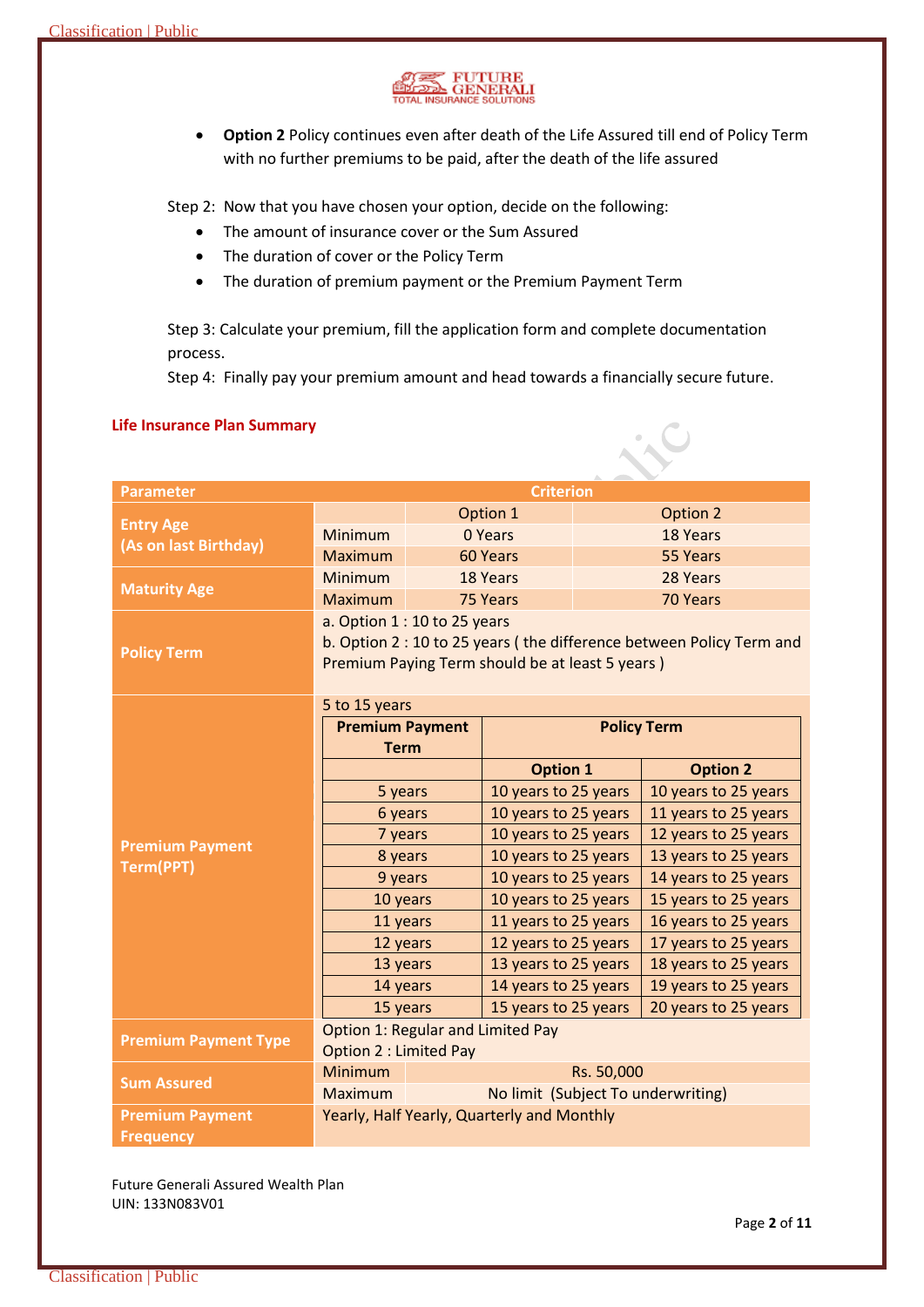|                       | Minimum        | For entry age 0 years to 50 years-<br>➤<br>Rs. 1,325 for monthly mode<br>$\circ$<br>Rs. 3,975 for quarterly mode<br>$\circ$<br>Rs. 7,800 for half-yearly mode<br>$\circ$<br>Rs. 15,000 for annual mode<br>$\circ$                      |  |  |  |
|-----------------------|----------------|----------------------------------------------------------------------------------------------------------------------------------------------------------------------------------------------------------------------------------------|--|--|--|
| <b>Premium amount</b> |                | For entry age greater than 50 years-<br>$\blacktriangleright$<br>Rs. 4,415 for monthly mode<br>$\circ$<br>Rs. 13,250 for quarterly mode<br>$\circ$<br>Rs. 26,000 for half-yearly mode<br>$\circ$<br>50,000 for annual mode<br>$\Omega$ |  |  |  |
|                       | <b>Maximum</b> | No Limit (as per Sum Assured)                                                                                                                                                                                                          |  |  |  |

Note: Premiums mentioned above are excluding taxes, modal loadings and any extra premium paid as a part of underwriting requirements, if any.

Sample annual premium (in Rs.) for a male life (excluding taxes, extra underwriting premium and modal loading, if any) with Policy Term of 15 years, Premium Paying Term of 10 years and Sum Assured of 5 lakhs:

| Age | <b>Option 1</b> | <b>Option 2</b> |
|-----|-----------------|-----------------|
| 5   | 58,635          | <b>NA</b>       |
| 15  | 58,775<br>۰     | <b>NA</b>       |
| 20  | 58,870          | 59,140          |
| 30  | 59,050          | 59,535          |
| 35  | 59,340          | 60,120          |
| 40  | 59,940          | 61,285          |
| 45  | 61,075          | 63,270          |
| 50  | 62,975          | 66,425          |
| 55  | 65,835          | 71,570          |

# **1. Maturity Benefit**

You will receive a Maturity Benefit as per your chosen option, on survival, at the end of the Policy Term subject to all your premiums due being paid.

## **a) Option 1 and Option 2**

Maturity Sum Assured Plus Accrued Guaranteed Additions, shall be paid where Maturity Sum Assured is equal to Sum Assured

The policy terminates on the payment of the Maturity Benefit under both the options.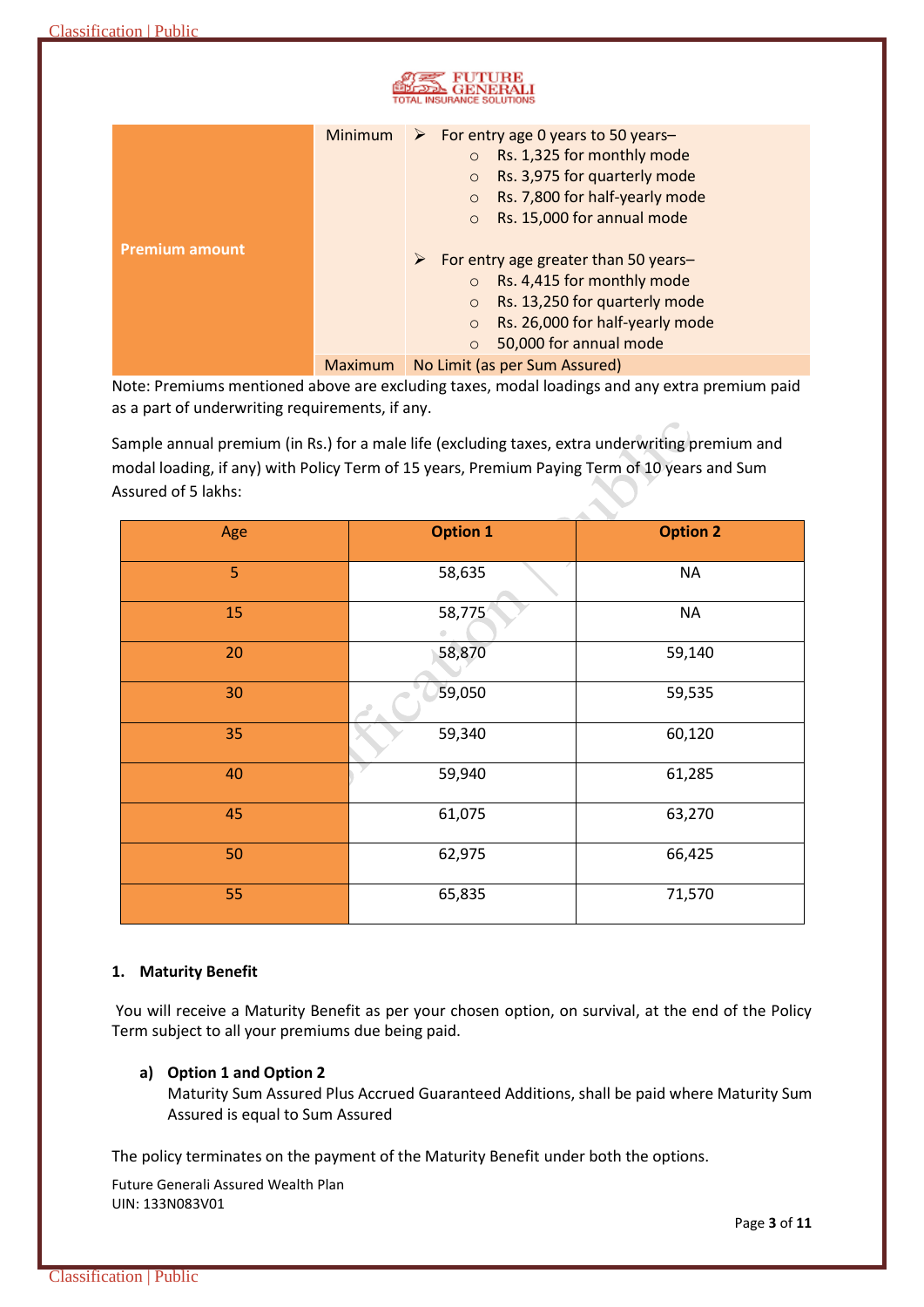

## **To clearly understand how the maturity benefit works, let us take a look at Amit's story.**

Amit is a 35 years old healthy man and he purchased the Future Generali Assured Wealth Plan – Option 1. He opted for Rs. 3,00,000 Sum Assured for a Policy Term of 15 years and Premium Payment Term of 10 years. He pays Rs. 35,940 (excluding tax) annually for 10 years.



## **2. Death Benefit**

In case of unfortunate demise of the life assured, the Death Benefit in this plan secures Life Assured's family's financial well-being and future. The Death Benefit varies as per the plan option you choose:

### **a) Option 1**

In case of unfortunate demise of the life assured during the Policy Term, the life assured's nominee/beneficiary shall receive Death Sum Assured plus Accrued Guaranteed Additions, provided the policy is in-force.

The Death Sum Assured shall be highest of the following:

- i. 10 times the Annualised Premium (excluding modal premium, taxes and extra underwriting premiums, if any), or
- ii. 105% of total premiums paid as on date of death (excluding modal premium, taxes and extra underwriting premiums, if any), or
- iii. Guaranteed Sum Assured on Maturity which is equal to Sum Assured; or
- iv. Absolute amount assured to be paid on death which is equal to Sum Assured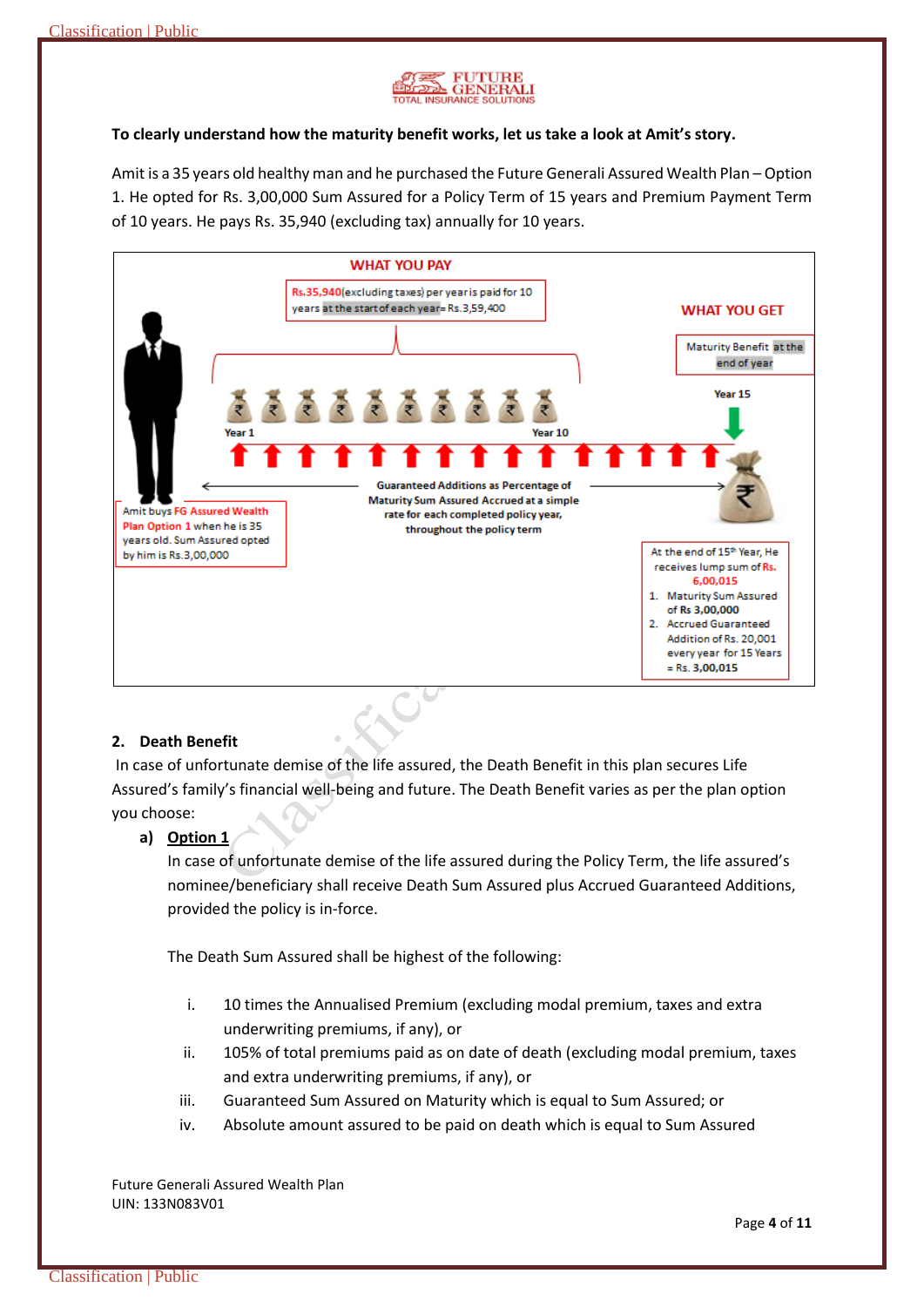

# **b) Option 2**

Under this option, two payouts will be made to life assured's nominee.

1. Death Payout: The first payout which is the Lumpsum Death Payout equal to Death Sum Assured will be paid at the time of death.

The Death Sum Assured shall be highest of the following:

- i. 10 times the Annualised Premium (excluding modal premium, taxes and extra underwriting premiums, if any), or
- ii. 105% of the total premiums paid as on the date of death (excluding modal premium, taxes and extra underwriting premiums, if any), or
- iii. Guaranteed Sum Assured on Maturity which is equal to Sum Assured; or
- iv. Absolute amount assured to be paid on death which is equal to Sum Assured
- 2. The second payout equal to the Guaranteed Maturity Sum Assured plus accrued Guaranteed Additions shall be paid at the end of the Policy Term. The policy continues after the death of the insured person. No future premiums are required to be paid after the death till the end of Policy Term. The policy continues to accrue Guaranteed Additions even after the death of the Life Assured, till the end of Policy Term

Under Option 2, the nominee or beneficiary will have no right to surrender or alter any of the conditions of the policy after death of the life assured.

The Policy will terminate on payment of entire Death Benefit under both the options

## **To clearly understand how death benefit works in this case, let us look at Amit's story**

Amit is a 35 years old healthy man and he purchased the Future Generali Assured Wealth Plan – Option 2. He opted for Rs. 3,00,000 Sum Assured for a Policy Term of 15 years and Premium Payment Term of 10 years. He pays Rs. 36,456 (excluding tax) annually for 10 years.

It is assumed that Amit's death occurs in the 2nd policy year. The benefit payable under option 2 to Amit's nominee(s) will be: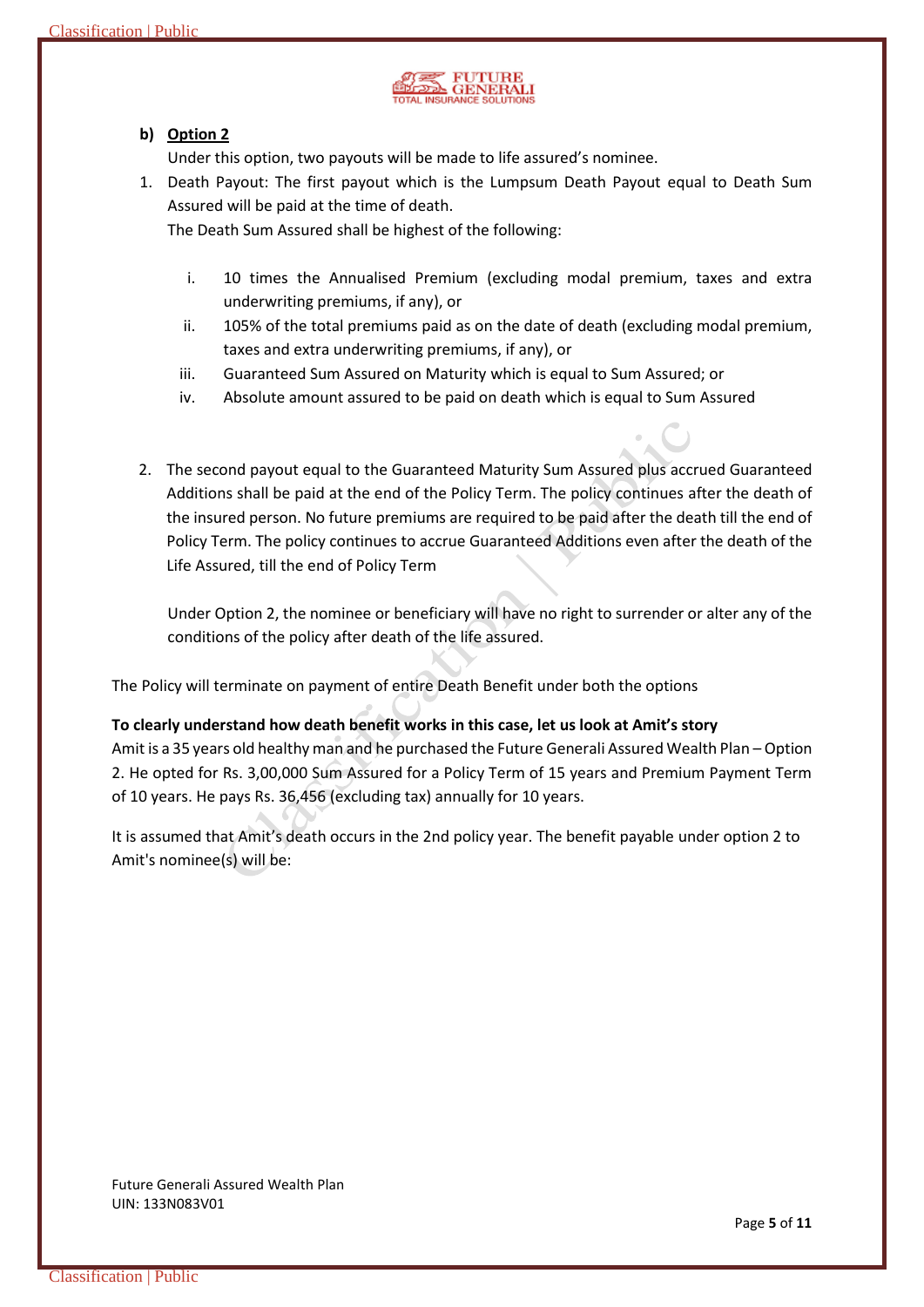

## **3. Guaranteed Additions**

This plan offers simple Guaranteed Additions as a percentage of Sum Assured accumulated at a simple rate for each completed policy year, throughout the policy term, subject to all due premiums being paid. The Guaranteed Additions accrue at the end of the policy year.

The annual Guaranteed Additions shall get added at a simple rate as shown in the table below, subject to all due premiums being paid:

| <b>Policy Term</b> | <b>Guaranteed Addition Rate as a % of Sum</b> |
|--------------------|-----------------------------------------------|
|                    | <b>Assured</b>                                |
| 10                 | 10.0000%                                      |
| 11                 | 9.0909%                                       |
| 12                 | 8.3333%                                       |
| 13                 | 7.6923%                                       |
| 14                 | 7.1429%                                       |
| 15                 | 6.6667%                                       |
| 16                 | 6.2500%                                       |
| 17                 | 5.8824%                                       |
| 18                 | 5.5556%                                       |
| 19                 | 5.2632%                                       |
| 20                 | 5.0000%                                       |
| 21                 | 4.7619%                                       |
| 22                 | 4.5455%                                       |
| 23                 | 4.3478%                                       |
| 24                 | 4.1667%                                       |
| 25                 | 4.0000%                                       |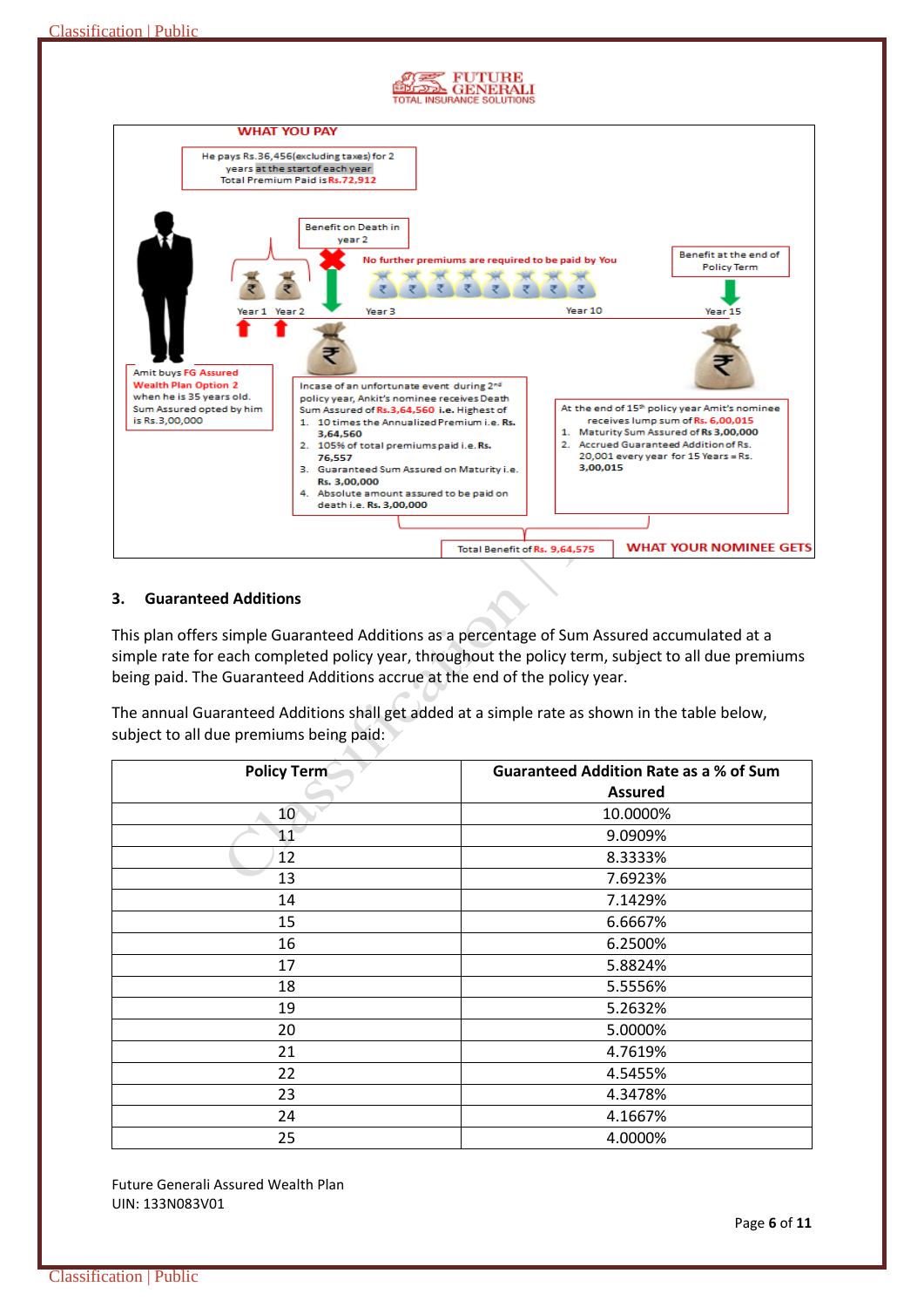

If a policy is converted into a paid-up policy, it will not accrue any future Guaranteed Additions under both options. The Guaranteed Additions already accrued, remains attached to the policy.

## **LITTLE PRIVILEGES JUST FOR YOU**

## **Free Look Period**

You may return this Policy within 15 days of receipt of the Policy Document (30 days if You have purchased this Policy through Distance Marketing Mode) if You disagree with any of the terms and conditions by giving Us a written request for cancellation of this Policy which is dated and signed by You which states the reasons for Your objections. We will cancel this Policy and refund the Instalment Premium received after deducting proportionate risk Premium for the period on cover, stamp duty charges and expenses incurred by Us on the medical examination of the Life Assured (if any).

Note: Distance Marketing means insurance solicitation/lead generation by way of telephone calling/ Short Messaging Service (SMS)/other electronic modes like e-mail, internet & Interactive Television (DTH)/direct mail/ newspaper and magazine inserts or any other means of communication other than that in person.

If the Policy is opted through Insurance Repository (IR), the computation of the said Free Look Period will be as stated below:-

- For existing e-Insurance Account: Computation of the said Free Look Period will commence from the date of delivery of the e mail confirming the credit of the Insurance Policy by the IR.
- For New e-Insurance Account: If an application for e-Insurance Account accompanies the proposal for insurance, the date of receipt of the 'welcome kit' from the IR with the credentials to log on to the e-Insurance Account(e IA) or the delivery date of the email confirming the grant of access to the e-IA or the delivery date of the email confirming the credit of the Insurance Policy by the IR to the e-IA, whichever is later shall be reckoned for the purpose of computation of the Free Look Period.

### **Grace Period**

You get a grace period of 30 days for Yearly, Half yearly and Quarterly Premium Payment Frequency and 15 days for Monthly Premium Payment Frequency from the due date, to pay your missed premium. During these days, you will continue to be covered and be entitled to receive all the benefits subject to deduction of due premiums.

## **Change in Premium Payment Frequency**

You can change your premium payment frequency subject to minimum eligibility criteria. Such change shall be applicable from the next Policy Anniversary.

#### **Rider**

No riders are available under this product.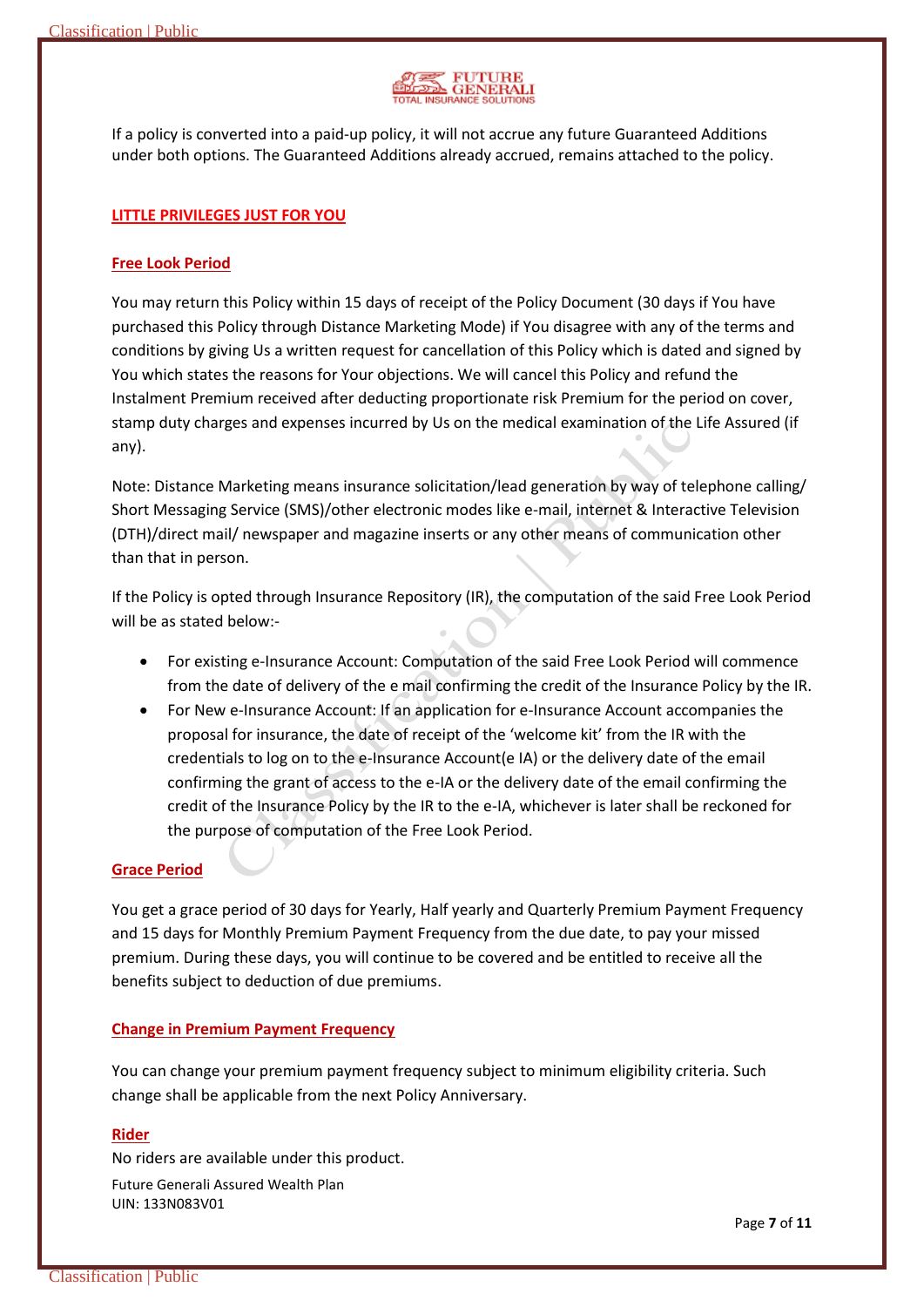

### **Loan**

You may avail a loan once the policy has acquired a Surrender Value. The maximum amount of loan that can be availed is up to 85% of the Surrender Value. For more details, please refer to the policy document. The interest rate applicable for the Financial Year will be declared at start of the Financial Year. The current interest rate for the Financial Year 2018-19 applicable on loans is 10% per annum compounded half-yearly

#### **TERMS AND CONDITIONS**

#### **Non Payment of Due Premium**

## **Lapse:**

## **For policies with premium payment term less than 10 years:**

 $\triangleright$  If due premiums for the first two (2) policy years have not been paid in full within the grace period, the policy shall lapse and will have no value.

### **For policies with premium payment term greater than or equal to 10 years-**

 $\triangleright$  If due premiums for the first three (3) policy years have not been paid in full within the grace period, the policy shall lapse and will have no value.

All risk cover ceases while the policy is in lapsed status.

The Death Benefit shall not be payable if the Life Assured dies after the Policy has Lapsed and before it has been Revived.

The policyholder has the option to revive the policy within two years from the due date of first unpaid premium.

In case the Policy is not revived during the revival period no benefit shall be payable at the end of revival period and the policy will terminate thereafter.

#### **Paid-Up Value:**

#### **For Policies with Premium Payment Term less than 10 years:**

 $\triangleright$  If due premiums for the first two (2) or more policy years have been paid and any subsequent premium is not paid within the grace period, the policy will be converted into a paid-up policy.

**For Policies with Premium Payment Term greater than and equal to 10 years:**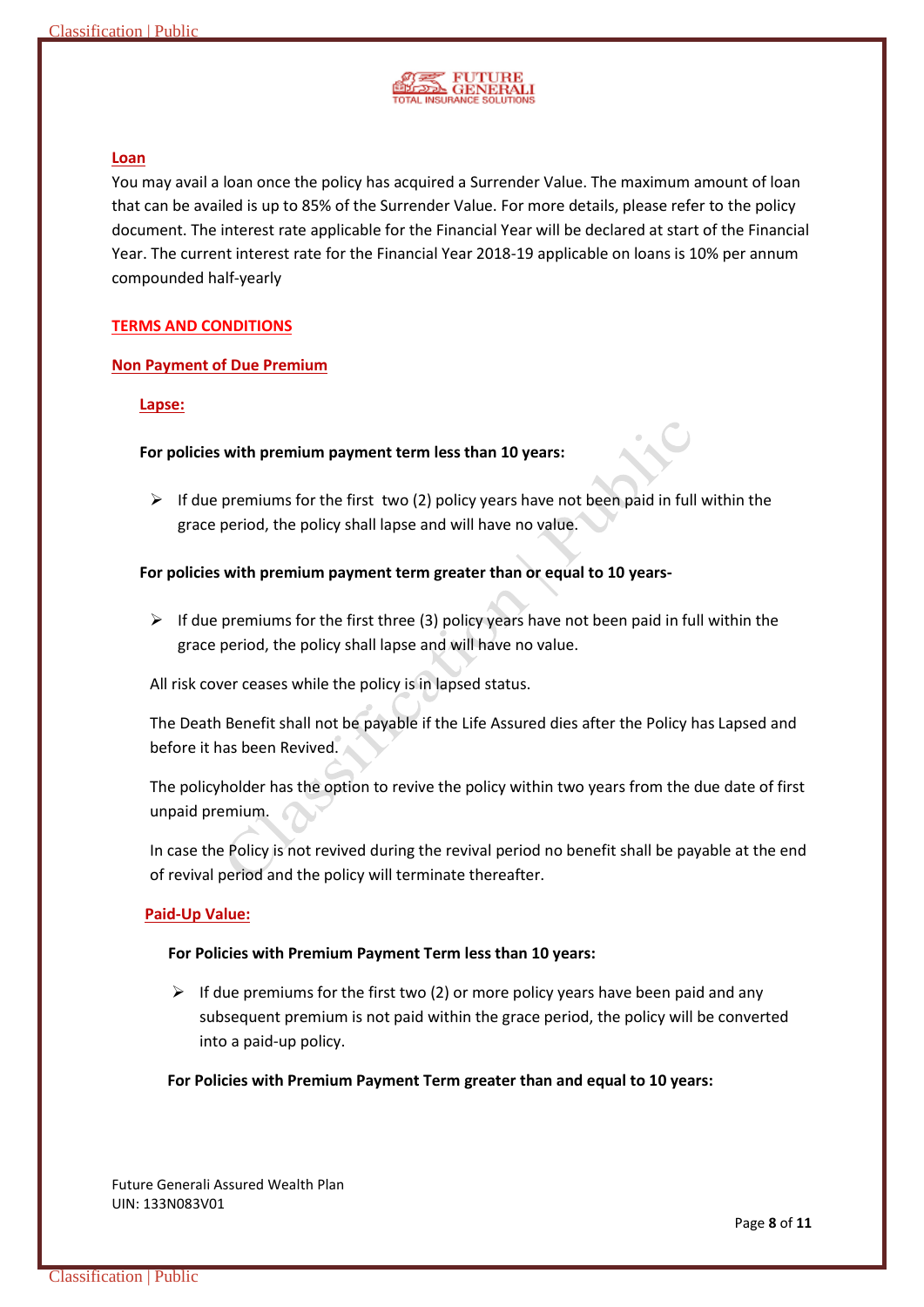

 $\triangleright$  If due premiums for the first three (3) or more policy years have been paid and any subsequent premium is not paid within the grace period, the policy will be converted into a paid-up policy.

Death Sum Assured and Maturity Sum Assured will be reduced in proportion to the number of premiums paid to the number of premiums payable under the policy. The reduced benefit shall be payable in the same manner as for an in-force policy.

If a policy is converted into a paid-up policy, it will not accrue any future Guaranteed Additions under both options. The Guaranteed Additions already accrued, remains attached to the policy.

You can revive a Paid-Up Policy within a period of two years from the due date of first unpaid premium.

You can surrender your Paid-Up policy anytime during the Policy Term.

## **Surrender Value**

We encourage you to continue your policy as planned, however, you have the option to surrender the same for immediate cash requirement, in case of an emergency, any time after the payment for:

- i) At least two full policy year's premiums when Premium Payment Term is <10 years or
- ii) At least three full policy year's premium when Premium Payment Term is >= 10 years.
- The amount payable on surrender will be higher of the Guaranteed Surrender Value (GSV) and Special Surrender Value (SSV).
- The policy terminates on surrender and no further benefits are payable under the policy.
	- **i) Guaranteed Surrender Value (GSV):**

The GSV will be equal to the GSV factor for Premium multiplied by the total premium paid (excluding taxes, modal loadings and extra premiums, if any) plus the GSV factor for Guaranteed Additions multiplied by accrued Guaranteed Additions.

## **ii) Special Surrender Value (SSV):**

The Special Surrender Value shall be based on the Company's expectation of future financial and demographic conditions. This shall be reviewed by the company from time to time with prior approval from IRDAI.

Special Surrender Value = [{Number of Premiums Paid / Total number of premiums payable} \* Sum Assured plus Accrued Guaranteed Additions)]x Special Surrender Value Factor

## **Vesting of the Policy in Case of Policies Issued to Minor Lives**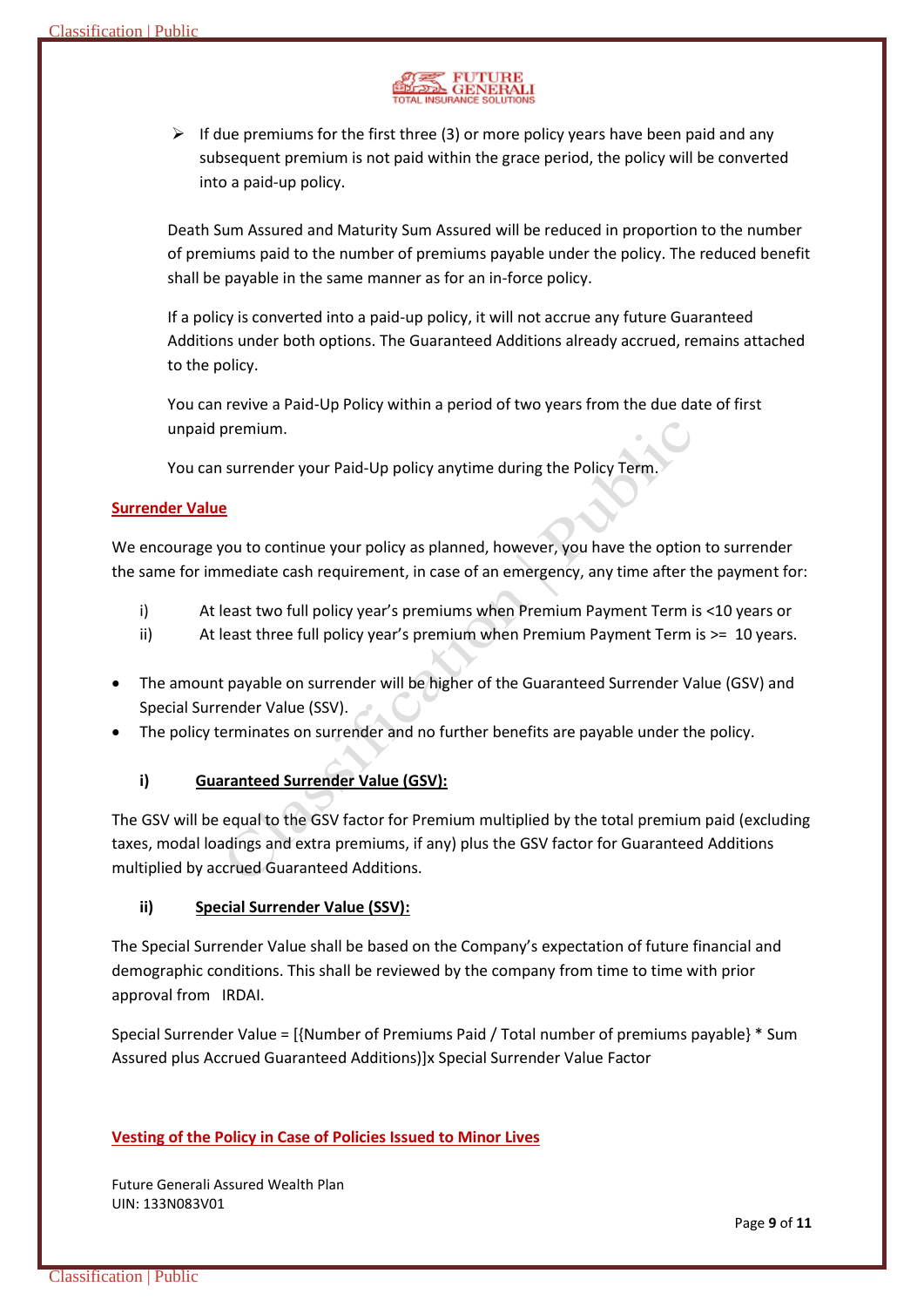

In case of minor lives, the ownership of the policy shall automatically vest on the Life Assured on attainment of majority (i.e. when the Life Assured attains age 18 years).

## **Nomination and Assignment**

Nomination shall be in accordance with Section 39 of Insurance Act, 1938 as amended from time to time.

Assignment shall be in accordance with Section 38 of Insurance Act, 1938 as amended from time to time.

## **Exclusions**

**Suicide exclusion**: In case of death due to suicide within 12 months:

- $\triangleright$  From the date of inception of the policy, the nominee or beneficiary shall be entitled to 80% of the premiums paid, provided the policy is in force, or
- $\triangleright$  From the date of revival of the policy, the nominee or beneficiary shall be entitled to an amount which is higher of 80% of the premiums paid till the date of death or the surrender value, if any, as available on the date of death.

## **Prohibition on rebates:**

### **Section 41 of the Insurance Act 1938 as amended from time to time states:**

1. No person shall allow or offer to allow, either directly or indirectly, as an inducement to any person to take or renew or continue an insurance in respect of any kind of risk relating to lives or property in India, any rebate of the whole or part of the commission payable or any rebate of the premium shown on the policy, nor shall any person taking out or renewing or continuing a policy accept any rebate, except such rebate as may be allowed in accordance with the published prospectuses or tables of the insurer.

2. Any person making default in complying with the provisions of this section shall be liable for a penalty which may extend to ten lakh rupees.

### **Fraud, misrepresentation or non-disclosure:**

### **Section 45 of the Insurance Act 1938 as amended from time to time states:**

1. No Policy of Life Insurance shall be called in question on any ground whatsoever after the expiry of 3 years from the date of the policy i.e. from the date of issuance of the policy or the date of commencement of risk or the date of revival of the policy or the date of the rider to the policy, whichever is later.

Future Generali Assured Wealth Plan 2. A policy of Life Insurance may be called in question at any time within 3 years from the date of issuance of the policy or the date of commencement of risk or the date of revival of the policy or the date of the rider to the policy, whichever is later, on the ground of fraud.

UIN: 133N083V01